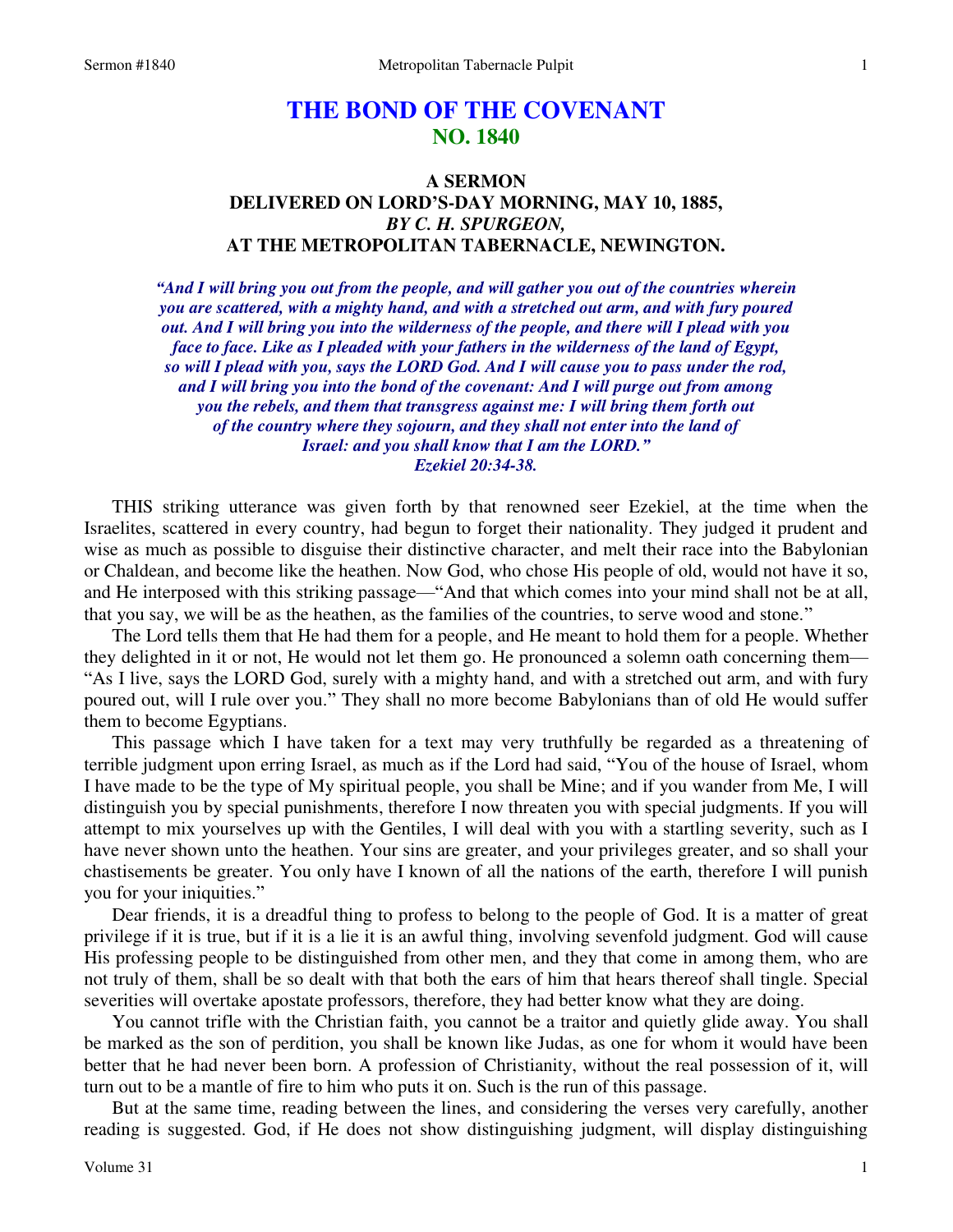grace. Without twisting the passage at all, I will use the whole of it as setting forth that peculiar favor which God intends to exhibit towards His own chosen, and of which they shall be the subjects, to the praise of the glory of His grace.

 I see within this black cloud of threatening a bright light of infinite mercy, a silver lining of love. A golden thread of grace runs through these threatening verses, for the Lord speaks of taking away the rebels from among His people, but all along, when He addresses the remnant of His people, His tone is that of grace. He solemnly threatens judgments, but these are preparations for mercy. He preaches to them by the prophet concerning mercy and judgment, blended in effectual working for salvation. Lovingkindness underlies and overlays His wrath. He puts on a frown in order to smile. He deals harshly with His chosen that He may deal safely with them, killing them that He may make them alive, piercing them with the arrows of conviction that He may pour in the wine and oil of His healing comforts.

 The central part of my text is this—*"I will bring you into the bond of the covenant*." I want briefly to explain what that means. Our second subject shall be *the method which God often pursues with men when He is bringing them into this bond of the covenant*. By terrible things in righteousness He saves those whom He determines to bring to Himself. When we have spoken upon that matter, our third point will be *the ultimate design of it all*—of His severity in leading them by so stern a way, and of His love in bringing them into the bond of the covenant. The design is, "You shall know that I am JEHOVAH." Judgment and mercy are both intended to make men know in their inmost souls that He who thus deals with them is indeed the living God.

**I.** First, then, the MEANING OF BRINGING MEN INTO THE BOND OF THE COVENANT.

 If we take the passage as referring to the work of grace, it signifies that *they shall know under what covenant they stand*. Beloved, there is scarcely a more important question for all of us than this, under which covenant do we live? Are we under law or under grace? By the very fact of our creation we are under bonds to our Maker to love and serve Him, and this is a form of the covenant of works.

 In serving God we should have found happiness—in rebelling against Him we have found sorrow. Thus the covenant, which was bound up with the very nature of things, had its sanctions of reward and penalty. Without being strictly defined in words, the foundation of it was laid from the first. But God put it into words when He dealt with us in Adam our first covenant-head.

 He was forbidden to eat of the fruit of one special tree, and he was warned that in the day in which he should eat of it he would surely die. This covenant was speedily broken, man being in honor continued not. Our whole race in Adam broke the covenant, and fell from its high estate. There we lie by nature, condemned under the covenant of works. Set forth as that covenant is in the ten commands of the law, it is as terrible as it is pure. The commandment is holy, and just, and good, but we constantly violate it. The perfect law has been broken by all of us, by some it has been violated openly by wanton, willful acts of rebellion, by all of us it has been broken in heart and will. He that breaks one link has broken the chain, he that is guilty of one command is guilty of the whole law, for it is one and indivisible.

 Now, you that are under the law, hoping to be saved by your own works, see where you are. As many as are of the works of the law are under the curse, for "cursed is everyone that continues not in all things which are written in the book of the law to do them." Whatever excellences you may have, and you have many in the sight of men, yet if you are under that covenant of works your comeliness is turned into corruption. "This *do* and you shall live," is no promise to you now, seeing you have failed to *do,* but it becomes to you a curse because of your transgressions.

 But there is another and a better covenant, which is not a covenant of works at all, but of free, rich, sovereign grace. It was made of old with Christ the second Adam, our better Covenant-Head. Its tenor was on this wise—He shall obey the Father's will, actively and passively He shall do and suffer the will of the Most High, and in doing so He shall save those whom the Father has given Him. A great multitude inherits the reward of Christ's perfect obedience, for, being chosen by God, and having the Lord Jesus to be their Representative, they are made to live by His fulfilling and honoring of the law.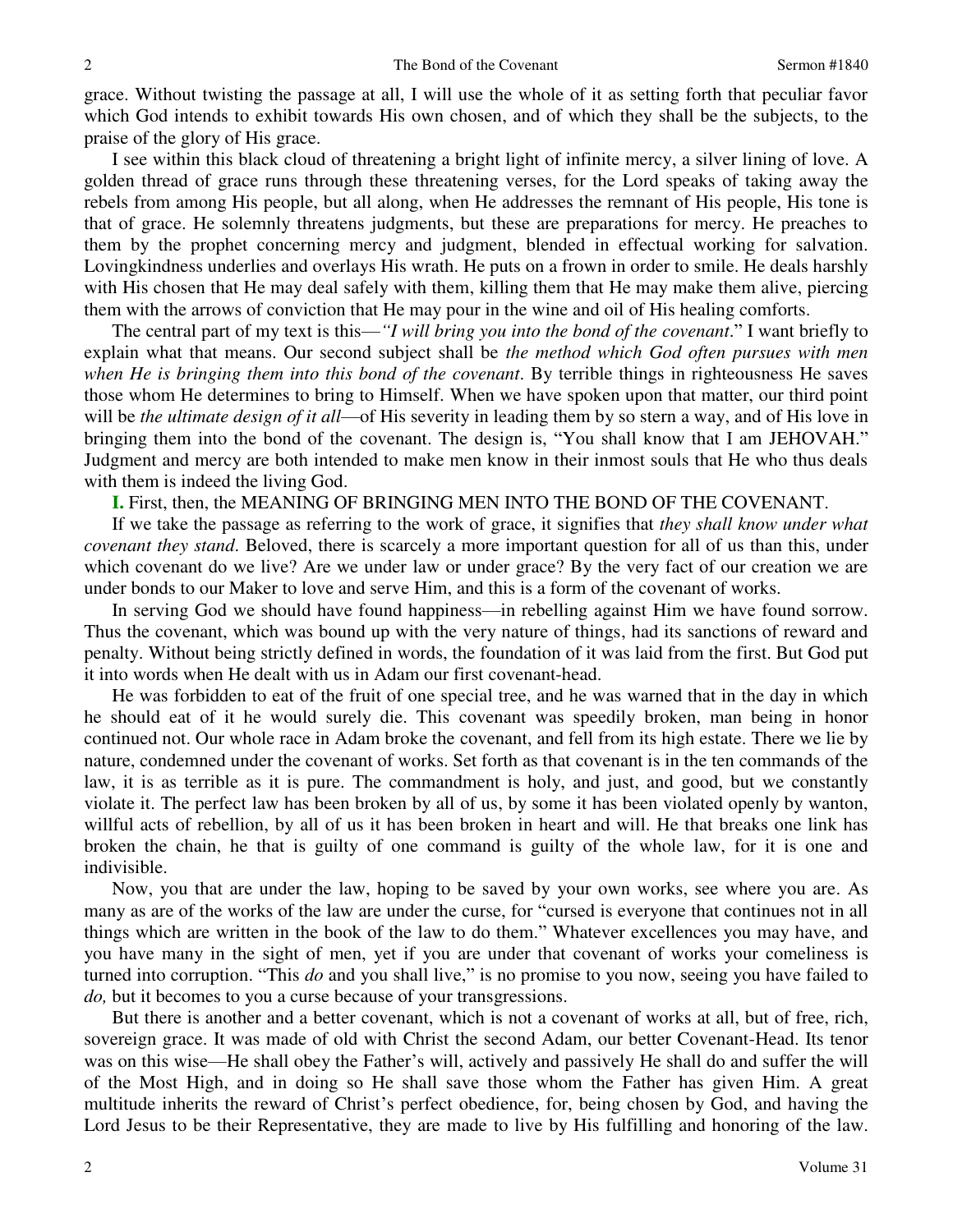The great question for each one is—Am I under that new covenant? That covenant of grace and peace?—that covenant "ordered in all things and sure"? You can answer that question by this one, Are you in Christ Jesus? Are you resting wholly on Him alone? If so, mark this, the Lord has said, by His servant Isaiah, "I have given him for a covenant to the people." If you have Christ you are in the covenant of grace. If you are trusting in Him, God has made with you an everlasting covenant, ordered in all things and sure, concerning which we read in your hearing just now, both in Jeremiah 31 and in Ezekiel 36.

 Dwell on those covenant promises. "A new heart also will I give you, and a new spirit will I put within you," and again, "And I will make an everlasting covenant with them, that I will not turn away from them, to do them good; but I will put my fear in their hearts, that they shall not depart from me." Oh, the blessedness of being under such a sure covenant! This is what is aimed at, that God may bring His own from under the law, and place them under the covenant of grace. Though as yet they care nothing about it, He will bring them to know and realize that they are standing in the covenant of grace, with Christ as their Covenant-Head. The drift of the inward work is to lead them to accept the gift of God, and so to come "into the bond of the covenant."

 They shall, secondly, be *led to see how this covenant binds them to God*. If you are in that covenant you belong to God, and He will have you, for the Christ will not shed His blood in vain, nor pay a ransom price for that which He will not possess. He will keep to Himself the spoil which He has taken from the hand of the mighty, and His Father will give Him to see of the travail of His soul, and to be satisfied. If you are in that covenant you belong to the Lord forever and neither shall it be possible for you to be your own, or to be the devil's. You are "the sheep of His pasture, and the people of His hand," and He will keep you as the apple of His eye, and preserve you as the jewels of His crown. You are bound to Him if you are in the covenant.

 Do you wish to break that covenant? Do you wish to depart from the solemn obligations which that covenant of love casts upon you? Though this covenant be not of works, it produces more works than the covenant of works ever could do, for being saved by grace, it is written, "Sin shall not have dominion over you: for you are not under the law, but under grace." Grace, and the gratitude which comes of it, form a firmer bond to hold the soul from straying than the hope of reward can possibly be, it is stronger than the fear of hell.

 O, mighty grace, you do hold us with the cords of a man from which we never desire to escape. We are the Lord's people, and He is our God. He holds us, and we hold to Him. He is our husband, and our hearts are knit to Him. The bond of the covenant unites us to the thrice holy God, and none shall break the sacred union.

 To come under the bond of the covenant means also *to come under the discipline of the covenant,* for they that are in gracious covenant with God will find that He deals with them as with sons, and inasmuch as He loves them, they shall know the truth of that word—"As many as I love I rebuke and chasten." "If they break my covenant," says He, "I will chasten them with the rod of a man," and again, "You only have I known of all the nations of the earth, therefore I will punish you for your iniquities."

 If you enter into covenant with God, and you turn aside even in little matters, you shall soon discover that the Lord is a jealous God. If you are sweet to God He will make sin bitter to you. He will not let you transgress as other men do. The goats may wander with impunity, but the sheep may not. God reserves the ungodly unto the day of judgment, but judgment begins even now at the house of God. His fan is in His hand, and He will thoroughly purge His floor if He purges nothing else. You cannot be in covenant with God and yet be let alone in your transgressions, for it is to the reprobate that He says, "Let him alone, he is given unto idols."

 The mark of God's people is that if they sin they smart, and if they wander they are whipped back. Despondency, sickness, bereavement, loss, and even temporal death may fall upon the chosen as visitations of God to deliver them from the power of Satan. So, you see, it is God's design to bring His people to know their covenant standing, to see how the covenant binds them to their God, and to feel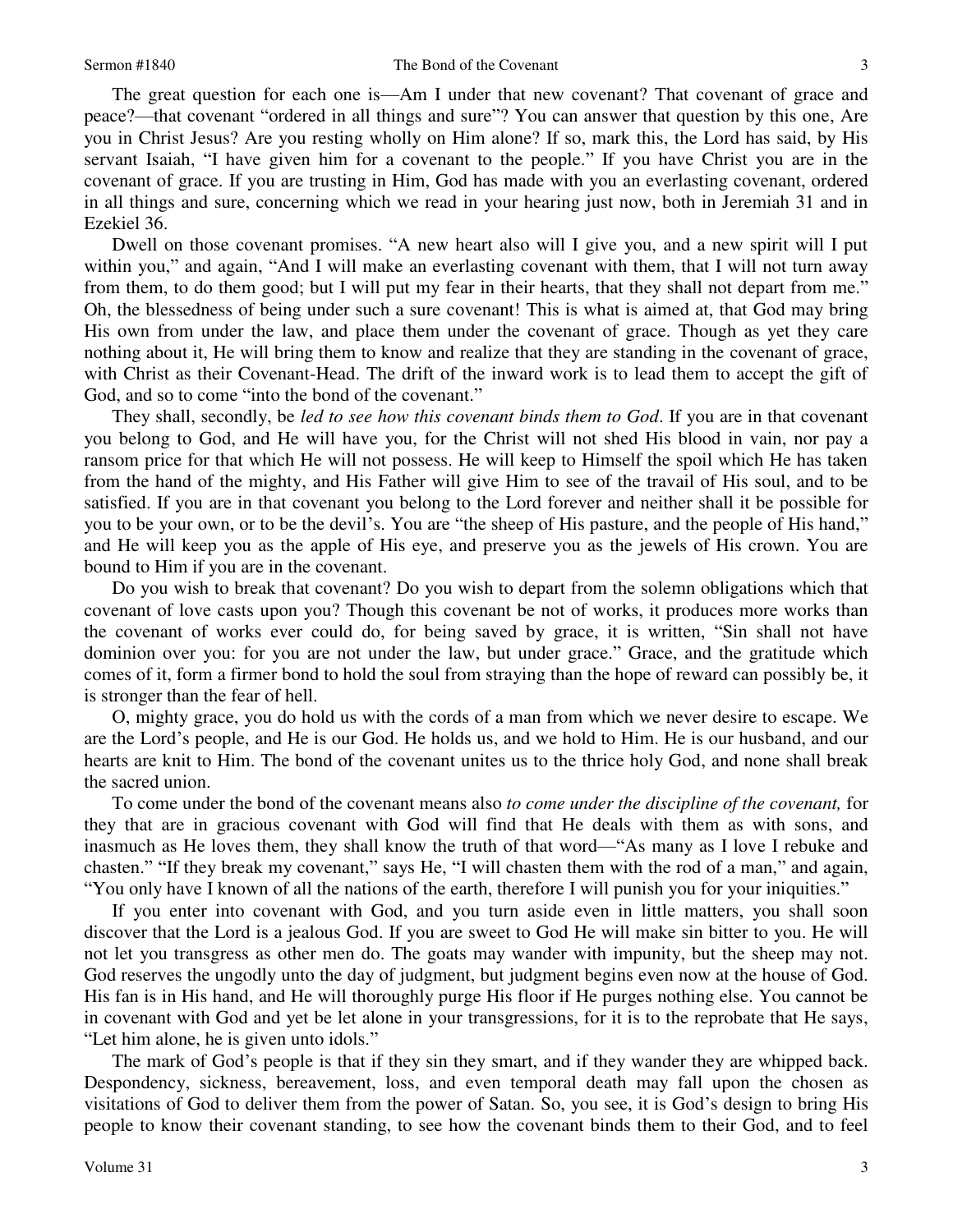that this holds them under a holy discipline, such as God does not exercise upon the mass of mankind, but only upon "a people near unto him."

 Further, this coming under the bond of the covenant means surely that *they yield to its restraint*. I do not know how to give better expression to what I mean than by quoting the lines we often sing,

> *"Oh to grace how great a debtor Daily I'm constrained to be! Let that grace, now, like a fetter, Bind my wandering heart to Thee."*

 Can grace ever be a fetter? Oh, yes, it is the most blessed of all fetters, for it holds us fast, and yet never violates our liberty. It binds the very heart in willing captivity. This is the bond of the covenant. "Oh," says one, "I do not want to be under any bond." Then, in all probability, you are bound by the chains of self-will. In grace you can be under bonds, yet not in bondage. I am in the bonds of wedlock, but I feel no bondage, on the contrary, it is a joy to be so bound. The bonds of love, and the cords of a man, cause no chaffing.

The bond of grace is a marriage bond uniting us to Him whom we love above all, even the altogether lovely Bridegroom of our souls. It is our joy to look up to our Covenant-Head, and obey Him in all things. This bond holds us back from doing what it would be to our injury to do, it restrains us from sinning against God. Instead of wishing to be free of this bond, we desire to realize it in its most stringent form, by being crucified with Christ, nailed up hands and feet, so as to be incapable of following the wandering wishes of the unregenerate nature.

 O, that we were utterly incapable of sin! Would God we were bound to holiness as with belts of steel. I hope many of you feel the blessed restraint of covenant relationship, so that you cry with Joseph, "How can I do this great wickedness, and sin against God?" The love of Christ both restrains and constrains us, because we thus judge, that if one died for all, then all died, and that He died for all that they which live might not henceforth live unto themselves, but unto Him that died for them and rose again. Blessed bond of the covenant! Oh, to wear its easy yoke, and bow before its gentle scepter! The heart is never as free as when it is brought into complete captivity to the love of God. The true freedom of the will is freedom from sin. O, Lord, truly I am Your servant, You have loosed my bonds, and now I cry, "Bind the sacrifice with cords, even to the horns of the altar."

 But surely, it means also *the security of the covenant*—"I will bring you under the bond of the covenant," must mean, "I will bind you to the Lord Jesus, your Surety and Bondsman, and He shall secure you forever." This covenant is everlasting, a covenant of salt, hence we sing,

> *"This bond shall never break, Though earth's old columns bow; Our sure foundations never shake, We're one with Jesus now."*

One with Jesus we shall ever be, for who shall separate us? That is a blessed phrase which speaks of our soul being bound up in the bundle of life with the soul of the Lord our God. This is what the covenant has done for us—it has made us so one with Christ, and in Christ so one with the eternal Father, that it is written, "I will never leave you nor forsake you." Bound by everlasting bonds, who shall separate us from the love of God which is in Christ Jesus our Lord? I cannot linger longer over the precious truth, but surely it is an unspeakable privilege to be brought into such a covenant-bond. I trust many of you know by experience what it means.

 How earnestly I do pray that some who have been strangers to this matter may begin to spell it out this morning. Oh, you whom God means to save, I trust He has brought you into such a condition that you would give your eyes to come from under the covenant of works, since there is no salvation there.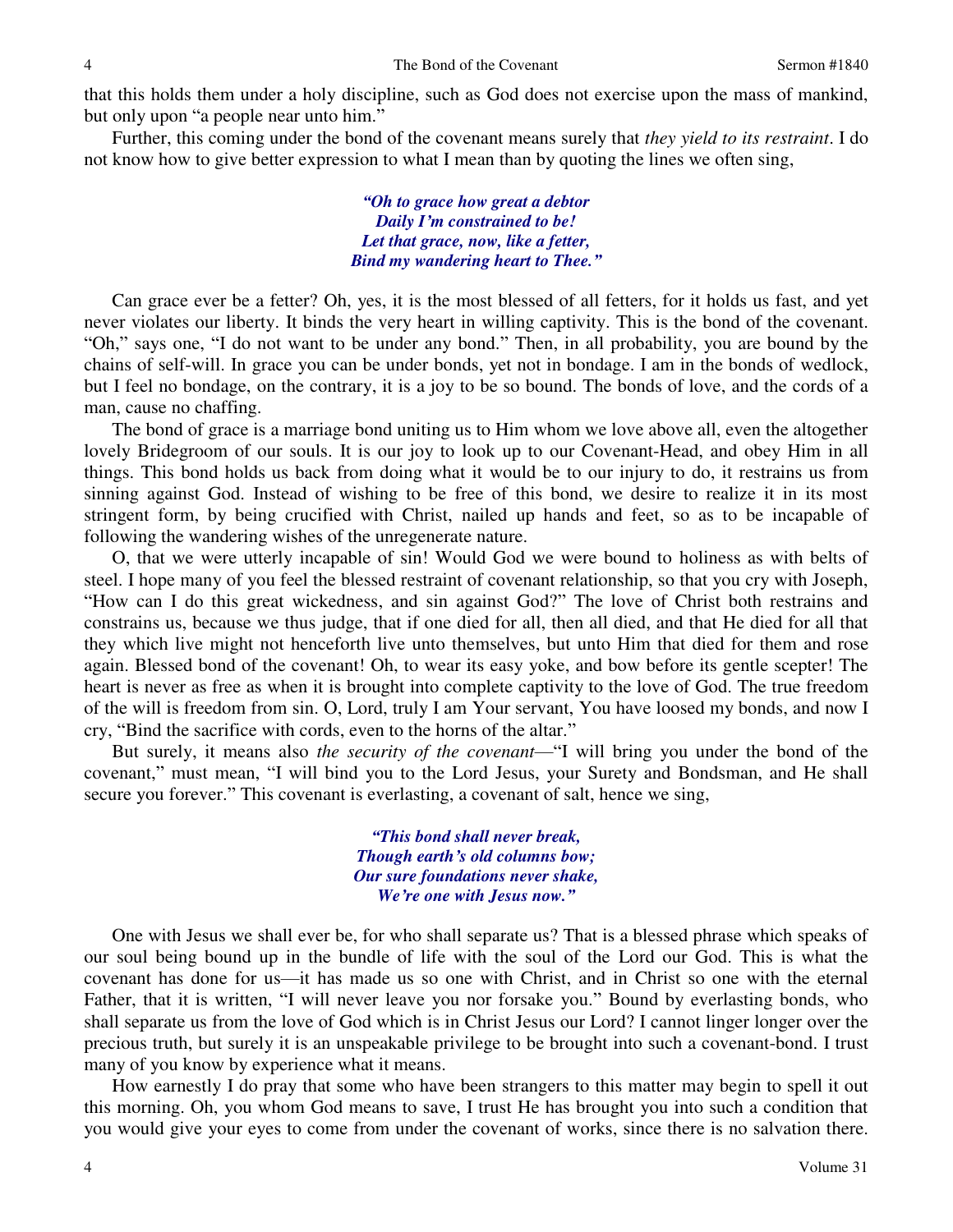You feel it must be grace alone that can save such unworthy creatures as you are, and though you cannot as yet see spiritual truth, you are longing and looking out for some ground of hope in the infinite lovingkindness and long-suffering of God in Christ Jesus. Well, be of good cheer, for I am going to talk to you now about the way in which God deals with many whom He brings under the bond of the covenant.

**II.** This is our second head, THE EXPERIENCE OF SOME IN COMING UNDER THE BOND OF THE COVENANT.

 I do not want to be mistaken. I believe that many are brought under the bond of the covenant by very simple and gentle means, especially those who sweetly yield to the gentle drawings of the Holy Spirit. Very early in life some are brought to Jesus with little terror or distress of mind. Let them be very grateful for it. If you come to Christ I do not care how you come, for I am sure you could not have come at all if the Father had not drawn you, and if He has drawn you, there is no mistake in your method of coming.

 If you have tasted but a little of the bitterness of sin because you have been kept from it by preventing grace, do not raise a question on that account. Though you may not have been made to sit and sigh in the blackness of darkness, it is enough if you now see the great light. The Lord, in great tenderness brings many of His children to Himself early in the morning, so early that they enjoy a long and blessed day in His service, and they are strangers to those broken bones which come of a long sojourn in the enemy's camp.

 These Israelites to whom Ezekiel spoke had gone very far into sin, as far as ever they could go. They had been false to their promises, wicked in their lives, and rebellious in heart against their God. With many of this character the Lord deals with a singular severity of love. He strikes them with a sword, for so only can their sins be slain. Of those processes of grace we will now speak.

 To begin, will you follow me in the text at the thirty-fourth verse? Here were a people whom God had chosen to be His own, but they had ignored that choice, and had said to themselves that they would be like the families of the countries, to serve gods of wood and stone. Many among those whom the Lord has chosen in His secret purposes are saying to themselves, "We will never belong to those religious people. We will never be called sanctimonious, hypocrites, Methodists, or Presbyterians." They have a perfect horror of being ridiculed for Christ's sake. These persons are for the present perfectly satisfied to take their lot with the multitude, distinguishing grace has no charms for them. Hear, then, what God will do with such if He means to bring them under the bond of the covenant.

 First, *He will cause them to come out from their present company*. "I will bring you out from the people, and will gather you out of the countries where you are scattered, with a mighty hand, and with a stretched out arm, and with fury poured out." You do not mean to quit your present settlement, but you shall come out of it once for all. You shall feel yourself to be as a speckled bird among your former associates. The Lord will make you to loathe the amusements which are now your delight, and the lusts of the flesh, which you now follow after as the fish hastens to the bait, shall become abominations to you. You shall find in your old sins such death and corruption that you shall turn from them as a man turns from a rotting carcass.

 This God can readily enough accomplish by ways known to Himself. Your old friends will be without you, and what is more, they will not desire you to return to them. You shall be so miserable that they will be glad to be quit of you. As the wounded stag retires into the depths of the forest to bleed and die alone, because those which are not wounded roughly push at it with their horns, so it shall be with you. You shall prefer solitude to the galling words of the ungodly. If the Lord has chosen you and you have chosen sin, He will deal with you with a strong hand and an outstretched arm, and make you know His fury against evil. His love to you shall show itself in wrath against your sin. You shall come to think of God as angry with the wicked every day, for so He is. You shall hear that sentence sounding in your ears, "If he turn not, he will whet his sword; he has bent his bow, and made it ready."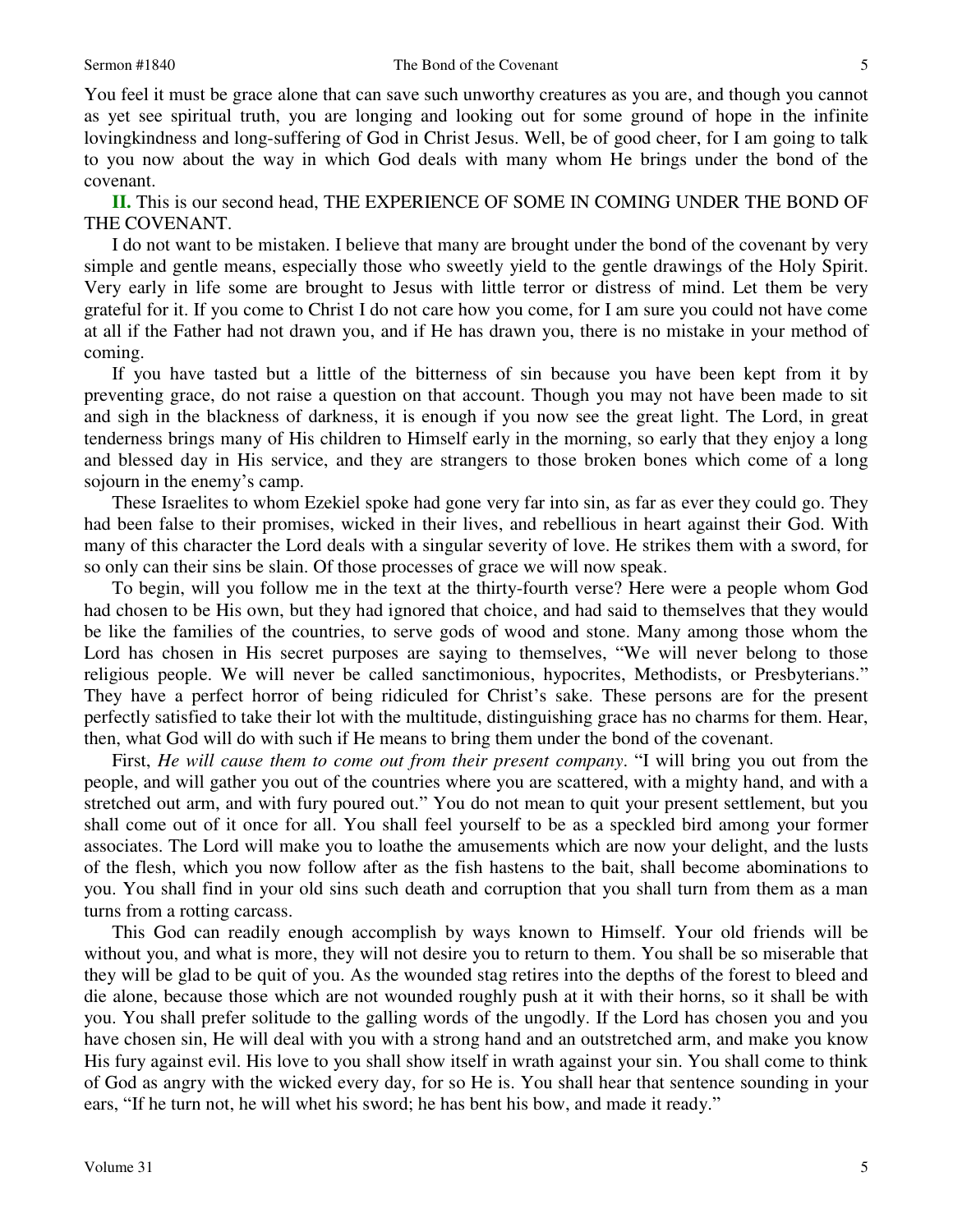What is more, you shall not only read the words, but you shall feel the arrows of vengeance sticking fast in you, till you long to escape from your transgressions. The Israelites in Egypt for a time were glad to dwell there, and they began to worship the gods of Egypt. But presently God put it into Pharaoh's heart to oppress them, and he did so most grievously, and Israel had to make bricks without straw, till their bondage grew unbearable and they cried unto the Lord their God. He will make it so with you if you are one of His, for out of the Egypt of the world you shall come. You may get the flavor of the leeks and the garlic, and the onions of Egypt, upon your palate, and delight in it, but you shall yet be made to nauseate that wherein you delight, and long for heavenly manna, which you now despise. The Lord Jesus will seek out His own sheep, and separate them from all other flocks.

 Note, next, that God said *He would bring them into distress and loneliness—*"And I will bring you into the wilderness of the people." It was not to be a wilderness, like the wilderness of sin where there were no inhabitants, but "I will bring you into the wilderness of the people." This is, indeed, a terrible wilderness, for you walk in the midst of crowds and yet you are perfectly alone. You mingle with the great congregation, and yet feel that none can enter into your secret. How wretched to sit here and feel that there is not another man like you in all this vast assembly. You have come into a howling wilderness wherein there is no water of joy, or track of hope.

 Where now your mirth and giddiness? Where now your comrades in iniquity? The Lord can soon make the gay worldling into the desponding solitary. I have seen Him touch proud young men, and they have been brought to deep humiliation of spirit, so as to be glad to sit down like little children and learn the way of the kingdom.

 Oh, you stiff-necked, hard-hearted sinners, if God's almighty love goes forth, He will soon turn these hearts of stone into flesh, till you become ready to weep yourselves away because you have grieved your Savior. Many here can remember when they were in that condition. When the ministry seemed a wilderness. They went up to hear the Word preached, and others were converted, but they were not. The Bible itself seemed to be a wilderness, when they read it they found no comfort. The Book appeared to thunder at them, great pieces of ordnance were fired against their consciences out of its law.

 They turned to Christian friends, and sometimes to unchristian friends, but from neither the one nor the other could they obtain any help. No man understood them, they did not understand themselves, "They wandered in the wilderness in a solitary way; they found no city to dwell in." Like the Jews in Babylon, they sat down and wept. Then was fulfilled in them this word, "I will bring you into the wilderness of the people." This is God's way of bringing men to Himself. He digs them up by the roots, that He may remove them and plant them by the rivers of waters in the garden of the Lord.

 Read on. What does He say next?—*"and there will I plead with you face to fac*e*."* Brethren, you that know what this means by experience, must help me out, for I cannot describe it in words. When the Lord becomes so realized to the guilty conscience that there seems to be nothing anywhere except God and that poor sinner, face to face with one another, then there is a time of fear and trembling indeed. For God to stand face to face with an unpardoned sinner, and plead with Him, is a matter of deep solemnity. Do you know it?

 The sinner then cries out with Job, "I have heard of you by the hearing of the ear: but now my eyes see you. Wherefore I abhor myself, and repent in dust and ashes." If the Lord does but let loose His terrors upon men's minds, and deal with them hand to hand, then their beauty is consumed like the moth. The poor preacher tried often to touch their proud hearts, but he could not reach them. But when God comes by His Holy Spirit as a spirit of bondage, and begins to plead with them face to face, they are low in the dust right speedily. They know not how to answer the Lord for one of a thousand of the sins which He presses upon their consciences. When He lays judgment to the line, and righteousness to the plummet, the hail soon sweeps away their refuges of lies. If I could have been saved by finding one excuse for my sin when I was under conviction, I could not have discovered it. I was without excuse. I knew that I was guilty, and I wondered that I was not sent to hell there and then. When once God pleaded with me "face to face" there was no help for it but to plead guilty at once.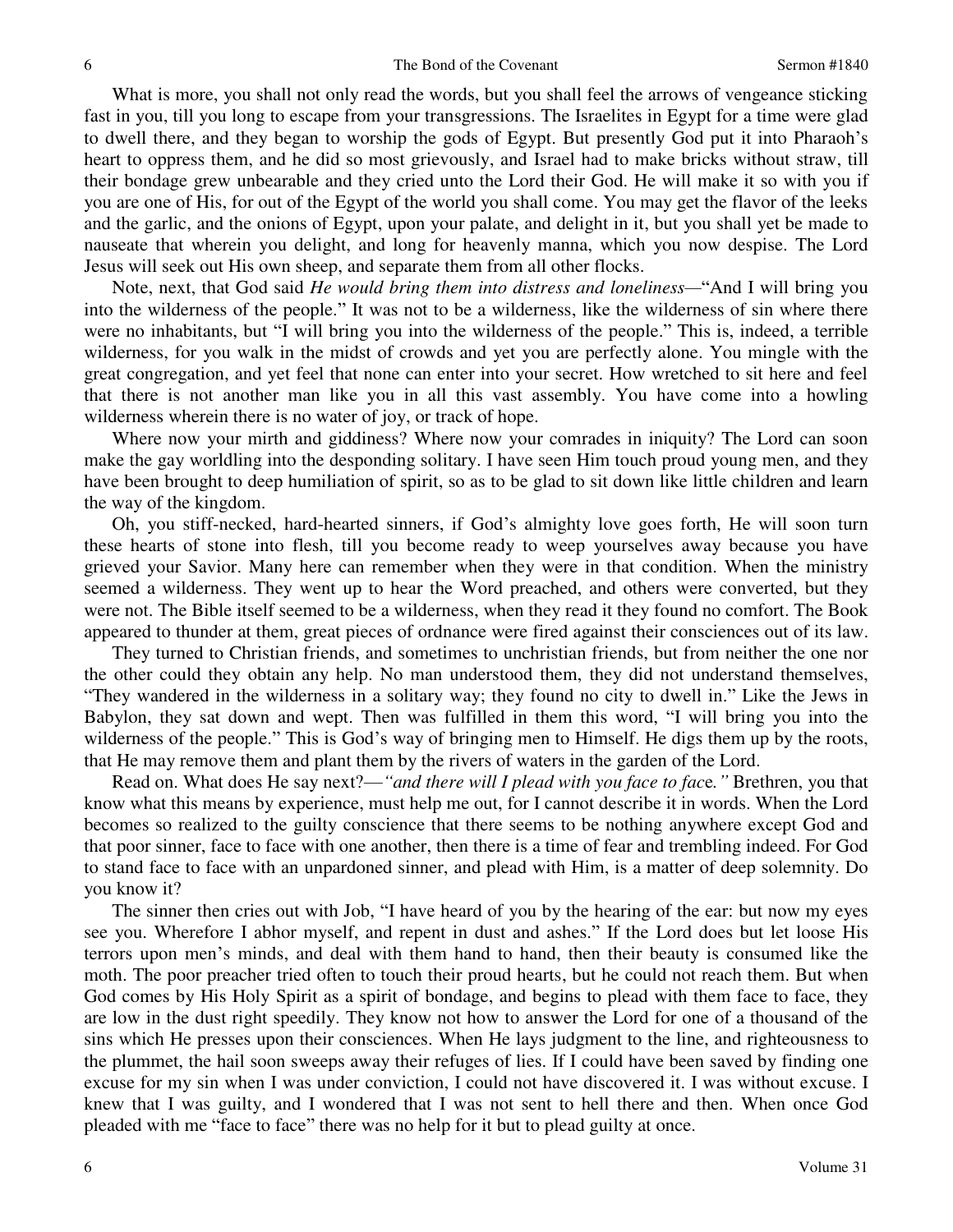### Sermon #1840 **The Bond of the Covenant** 7

 The Lord further declares He will *plead with them as He pleaded with their fathers in the wilderness*. How did He do that? Why, very terribly indeed. Certain men had rebelled against God and against Moses, and God said, "Hang up their heads in the face of the sun." At another time when certain of them rebelled against Aaron, the earth opened and swallowed them up, and Korah, Dathan, and Abiram went down alive into the pit. Once the Lord pleaded with them by sending fiery serpents among them, and multitudes were bitten and died. At another time the pestilence multiplied graves at each halting place. He brought them very low by these terrible pleadings! Had not Moses stood in the gap, as mediator, and had not Aaron intervened as a faithful high priest, they had been utterly consumed. Truly the Lord pleaded with them by terrible things in righteousness.

 Beloved, broken-hearted hearer, are you passing through that stage? Is God pleading with you in that fashion? Does He bring judgment after judgment upon you? Do His threatenings follow each other like peals of thunder? Has He burned up all your comfort? Has He scorched and withered all your confidence? Are you brought unto the dust of death? Do you cry out, "My soul chooses strangling rather than life, day and night your hand is heavy upon me, my moisture is turned into the drought of summer"?

 Believe me, you are not alone in such a dread experience, many of God's dear children have traversed this valley of death shade, and by this road they have been brought under the bond of the covenant. It is not that God loves to treat us thus, for He does not afflict willingly, but like a wise father He will not spare the rod and spoil the child. Self-confidence must be killed, carnal confidences must be destroyed, self-righteousness must be slain. The Lord will turn your sweetness into bitterness, and your light into darkness, that you may be fully weaned from your own ways, and may be made willing to be saved by sovereign grace.

 What more does God do? Well, it is said, *"And I will cause you to pass under the rod."* What is this passing under the rod? I have frequently seen sheep when the shepherd has required counting them. He makes them pass through a half-opened gate, and there he numbers them. They would all come rushing through, but the shepherd blocks the way, and as they come out one by one, he touches them with his staff, and so counts them. The Lord makes His chosen to pass through a narrow place, even a strait gate, where only one can come at a time, and there and then He counts them, and causes them to give an account of themselves individually.

 You have been hidden away among the thousands, but now you shall be made to appear as a separate individual, and so you shall come under the rod of the Lord, and be numbered with His flock. Perhaps you are frightened, as the sheep are when the shepherd counts them, for they think they are all going to be killed. But there is far more room for comfort than for dismay, for that which God counts He values, and if He visits you with special chastisement it is because He has special designs of grace towards you which you shall understand by and by.

 Then mark this, as the shepherd by counting his own sheep declares and exercises his right of possession, so the Lord, when He wakens up our minds to feel our personality, causes us to recognize that we are not our own, but are bought with a price. What a blessed knowledge that is when we discover that we are not our own, for in it lies the brightest hope for us. If I had been my own I should have been lost. It is because I am the LORD's that I shall not be lost, for He will not lose the Father's gift, or His own purchase. They are kept by the power of God, through faith, unto salvation, even as Jesus says, "I give unto my sheep eternal life, and they shall never perish, neither shall any man pluck them out of my hand." This is to come under the rod—to be counted one by one, and to be accounted to belong to God alone.

 Moreover, we come under the rod of rulership, for a rod in the old time, was the usual scepter of kings. What a blessed thing it is when a man comes under the rulership of Christ, when he cries—

> *"I yield—by sovereign grace subdued; Who can resist its charms?*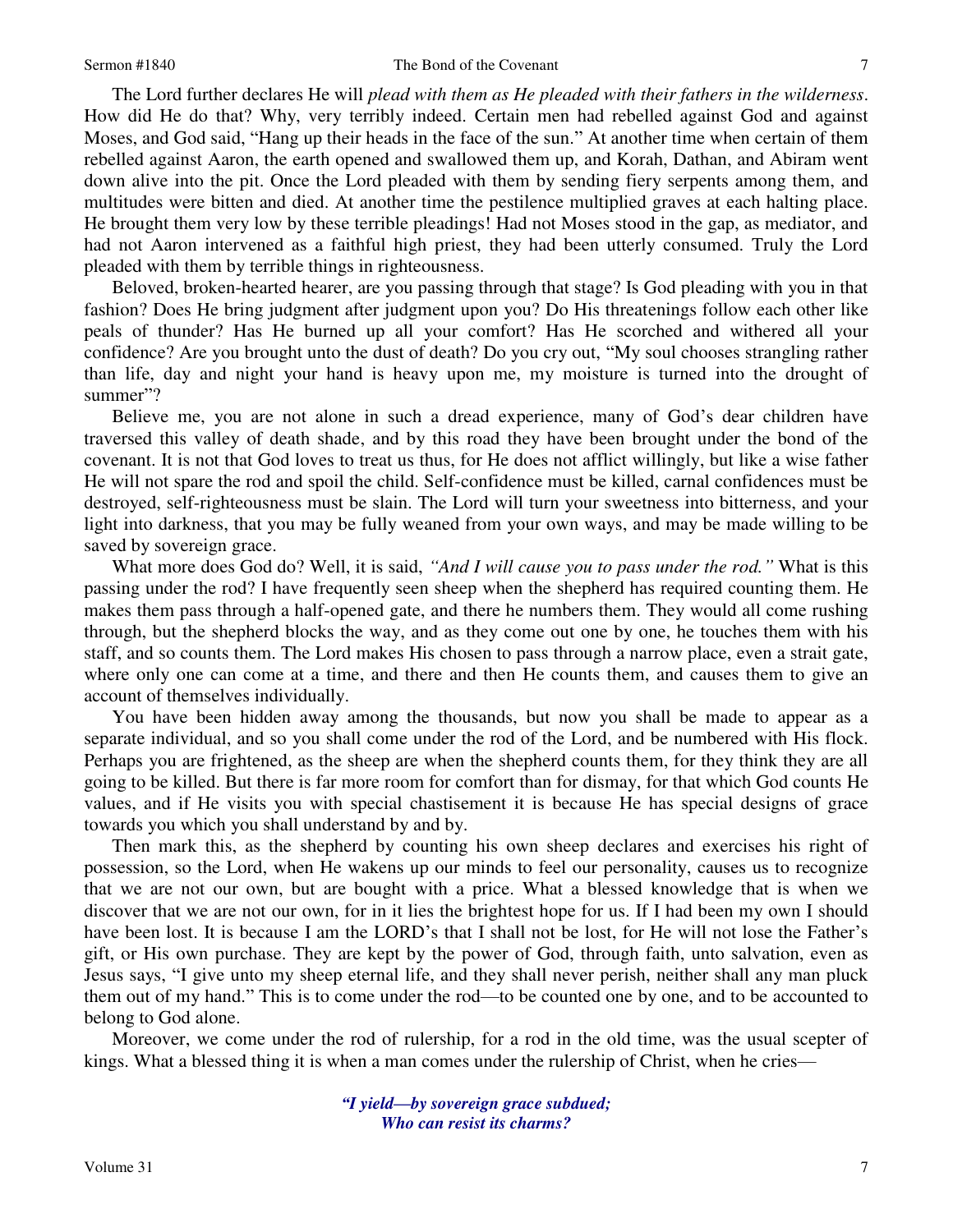## *And throw myself, by wrath pursued, Into my Savior's arms."*

"I will bring you under the rod." That is, "I will make you to yield willing obedience to My law and word."

 It means, also, the rod of chastisement. "Happy is the man whom God corrects." Let the afflicted rejoice in his adversities instead of being cast down thereby, for "whom the Lord loves he chastens, and scourges every son whom he receives."

> *"The path of sorrow, and that path alone, Leads to the land where sorrow is unknown."*

"I will bring you under the rod."

 Now, have I been describing the experience of any person here? I feel sure I have. Thousands who will read these words will leap for joy as they exclaim, "This is precisely where I am. I said, 'Surely He is going to destroy me,' but if this is the way in which the Lord brings me under the bond of the covenant, I will ever bless His name." May the Holy Ghost apply these my words to all the prisoners of hope!

**III.** But time fails me, so I must close by noticing THE ULTIMATE DESIGN OF ALL THIS.

This bringing them under the bond of the covenant has a grand intent in it.

 The first design is evident in the text—it is *to bind them to God*. We should have gone astray long ago, and left our God entirely, if it had not been for our bitter experience when the Lord was making Himself known to us. All the better crops come in after-life from having a deep plowing before the seed is sown. I bear the scars of my terrible convictions about me to this day, and they prevent my trifling with sin. When I came to Christ my soul was stripped to the skin, not a rag of my own righteousness or of my own strength remained upon me. I was worse than a beggar. I was utterly destitute, and did not even know how to beg.

 It seems to me that some of my brethren came to Christ with a good coat on, and have never ceased to wear it under their grace-given robes. Too many are unable to say, "Grace," without stuttering, but when a man's mouth has been washed out with the wormwood of self-humiliation, it is a fine thing for his pronunciation, he can say, "Grace," I will warrant you, and give it a full emphatic sound.

 If anybody had said to me, "You are a saved soul, and the Lord has put away your sin, but your salvation is the result of a good natural disposition," I am afraid I should have proved the reverse by calling him a liar to his face. It would have angered me to hear such a falsehood. Grace alone has made me to differ, and saved me through faith in Christ Jesus. I cannot go any further, my brethren. My highly-intelligent, cultured brethren may go where they like, but I must abide with the doctrines of grace. The march of proud human intellect will end with the devil, but I am bound in all sincerity to continue where I began, namely, with free grace.

 Where else can I go? Nowhere else is there for me a beam of light, or a ray of comfort. Rock of ages, I am secure on You! But once off that foundation I sink in a quicksand. Much of our smarting experience in coming home to God is meant so to bring us under the bond of the covenant that we shall never leave it again. We have had such a drilling and dressing that the very thought of any other salvation but that which is of grace is detestable to us.

 The next design of God is that He may *entirely separate His people from the world*. "I will purge out from among you the rebels, and them that transgress against me." When God makes His servants bitterly to know the evil fruit of sin, then they no longer hunger for that forbidden fruit. "Oh, you are straightlaced," says one. Indeed we are where sin is concerned. A boy climbed into a neighbor's garden, and stole unripe plums, and after eating them, he became very ill, and was forced to drink pints of horrible medicine to save his life. When he was better his school fellows said to him, "Come with us, and steal some plums," but they seemed to be mocking him.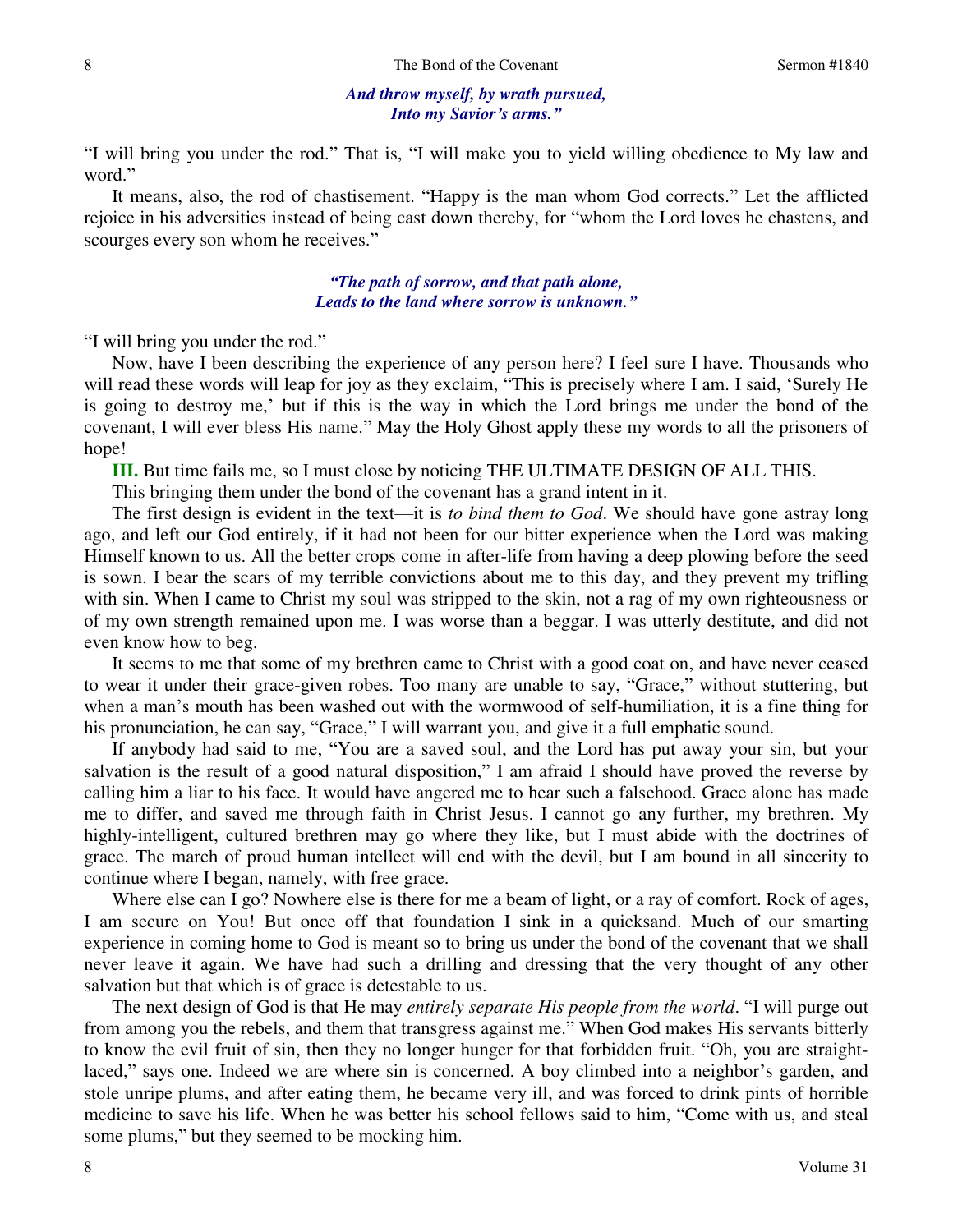### Sermon #1840 **Sermon #1840** The Bond of the Covenant 9

 The boy is very straight-laced, is he not? He recollects the gripes and the pains which those plums brought him, and he will have no more of them. The burnt child dreads the fire. Thus the Lord often brings His people away from their sins by giving them sharp and cutting experiences of what evil will do for them. If such is the present consequences of sin, they begin to guess what sin will bring them when they come into judgment and condemnation on account of it.

 Furthermore, the Lord chastens His people thus, *that He may bring them into their own land of promise* into the rest of His love. Whereas this text tells us of the rebels that they shall not enter into the land of Israel, it is implied that those who obey the divine command shall enter into the land of promise and peace. Blessed be God for the land of promise, into which we enter by faith! What a subject! I wish I had a week in which to preach upon it. When you quit the desert of Sinai, or the covenant of works, you enter into the land of promise, or the covenant of grace, and then you plead the precious promises of God, and realize the riches of His grace to the delight of your soul. Then is it true "so shall you dwell in the land, and verily you shall be fed."

 But no man ever gets to live upon the promise of God till first of all he is weaned from all selfreliance, and all self-glorying. When God has stamped self with the seal of death, and we have seen destruction written upon all carnal confidence, then we are glad to accept as a gift that which we can never win as a reward. The table of covenant-grace is loaded when in all the land of human merit there remains not a morsel of bread. None so joyfully enter into the land of grace as those who are weary of the wilderness, and can find no rest in their own doings. As the way to Canaan was across a desert, so the way to the covenant is often by a bitter experience, and as the land that flows with milk and honey was all the lovelier because of the howling wilderness, so is grace all the more precious because of the utter failure of self.

 Last of all, the great end of all is *that we may know the Lord*. I speak thoughtfully when I say I fear that large numbers of professors do not know the Lord. That is to say, the Lord JEHOVAH, as known to Ezekiel, is not known by many who profess to believe in the true God. JEHOVAH, the God of Abraham, Isaac, and Jacob, is the God and Father of our Lord Jesus Christ, but He is not the god of the nineteenth century. This generation has made a god of its own. The effeminate deity of the modern school is no more the true God than Dagon or Baal. I know him not, neither do I reverence him.

 But JEHOVAH is the true God. He is the God of love, but He is also robed in justice. He is the God of forgiveness, but He is also the God of atonement. He is the God of heaven, but He is also the God who sends the wicked down to hell. We, of course, are thought to be harsh, and narrow-minded, and bigoted, nevertheless, this God is our God forever and ever.

 There has been no change in JEHOVAH. He has revealed Himself more clearly in Christ Jesus, but He is the same God as in the Old Testament, and as such we worship Him. When a man has smarted because of his sin, and has been made to feel the burning coals of anguish in his own spirit, when the Lord has set him up as a target, and shot at him with arrows which drink up his life, and when afterwards he has been saved, and the splendor of infinite love has shone upon him, then he knows JEHOVAH.

 When God has brought the contrite man into the place of security, comfort, joy, and delight in Christ Jesus, then he knows the Lord. The full-orbed Deity is beheld by the broken and contrite in the day of his deliverance, neither does he know which to adore and admire most, the power, the wisdom, the justice, or the grace of God. We love everything that is in God when we are brought under the bond of the covenant. May God bless this word to many sorrowing spirits, for Jesus' sake! Amen.

# **PORTION OF SCRIPTURE READ BEFORE SERMON— JEREMIAH 31:31-37; EZEKIEL 36:25-32; 20:32-44**

## **HYMNS FROM "OUR OWN HYMN BOOK"—219, 228, 242.**